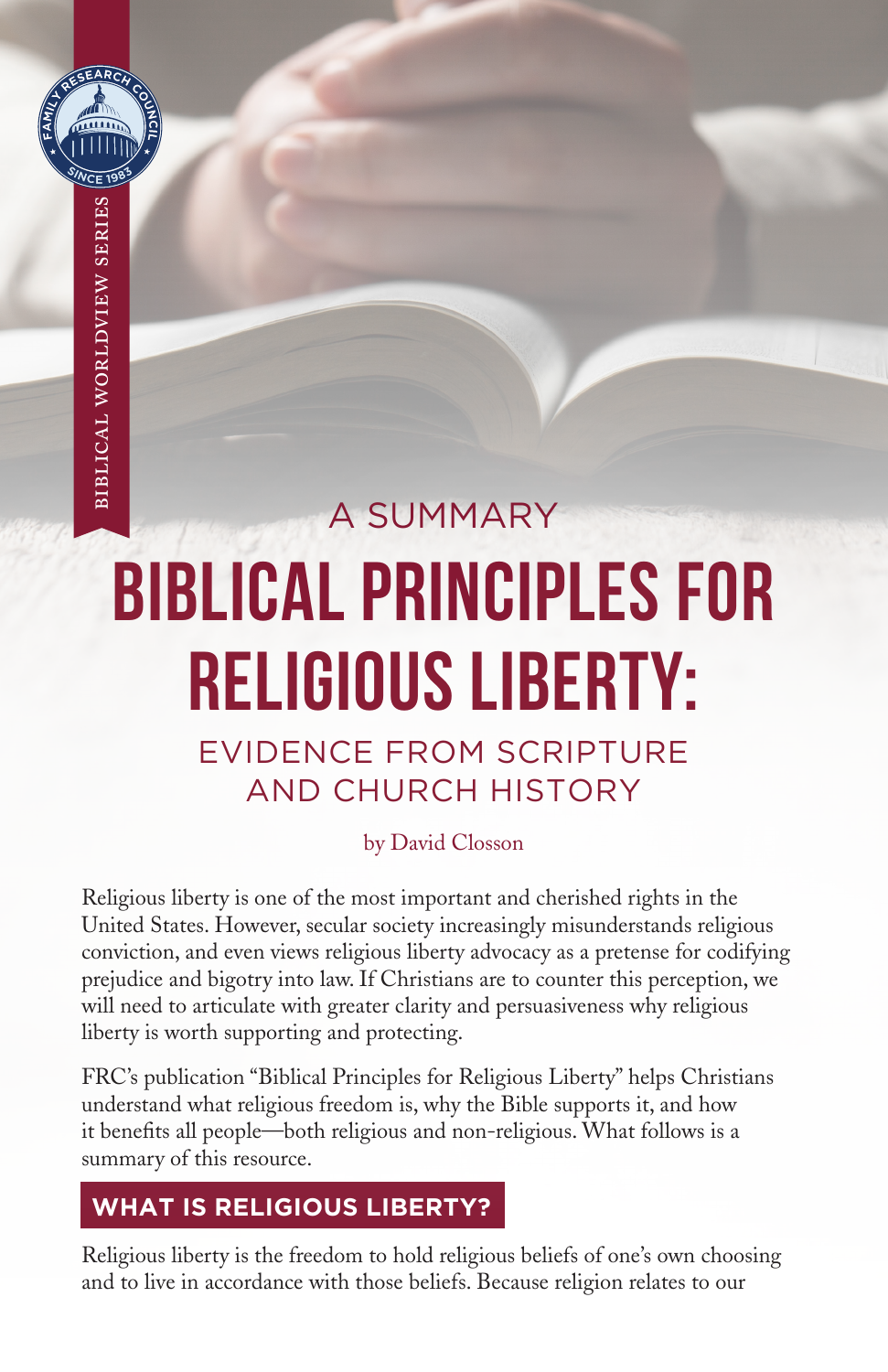deepest convictions about faith, God, the world, and ourselves, it is of utmost importance.

While there are legal and philosophical arguments for why religious liberty should be protected, here we will examine biblical and theological arguments in its favor.

# **DOES THE BIBLE SUPPORT RELIGIOUS LIBERTY?**

## *Parable of the Wheat and Tares*

For two thousand years of church history, the parable of the wheat and tares (Mat. 13:24-30) has been cited in defense of religious liberty. While not everyone has always agreed on the parable's implications for religious liberty, many interpreters understood Christ's admonition to allow the wheat and tares to grow together as an acknowledgment that unbelievers cannot be forced into belief.



## *The Apostle Paul's Use of Appeal and Persuasion*

The Bible employs language of appeal and persuasion, instead of coercion, throughout the Old and New Testaments. The apostle Paul is a noteworthy example. His evangelistic technique was to converse, dialogue, and persuade. Paul patiently explained the Scriptures and trusted the Holy Spirit to bring conviction of sin, which leads to repentance and faith.

Although God could easily use other means to communicate the gospel, He chooses to appeal through human means. Through his chosen human instruments, God reasons and seeks to persuade.

## *The Role of Government Versus the Role of the Church*

Romans 13 and Matthew 22 have helped centuries of Christians think through the dynamics of power, authority, and obedience to rulers. In Romans 13, the apostle Paul discusses the purpose of government. In Matthew 22, the Jewish religious leaders attempt to trap Jesus into adjudicating a volatile political question by asking Him if it was lawful to pay taxes to Caesar.

When taken together, these two passages demonstrate that government is ordained by God to be His servant in the civil sphere but that certain areas of life fall outside government's authority and belong exclusively to God—render "to God the things that are God's."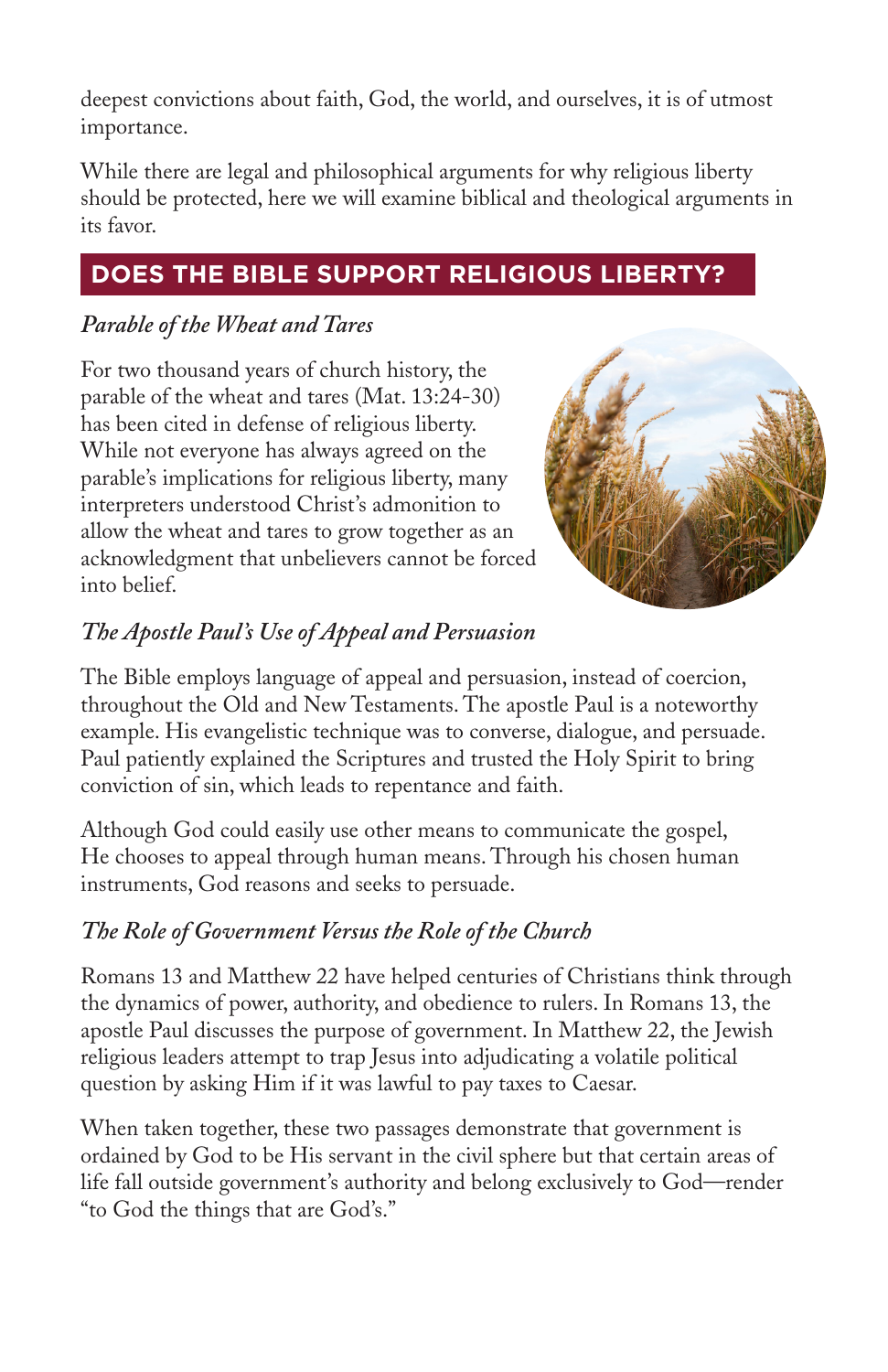#### *Salvation is the Work of the Spirit, Not the State*

Because faith is inherently spiritual by nature, the state should never attempt to force people to believe in a specific religion. Such forced conversion is ineffective. The civil authorities instead ought to guarantee religious freedom for followers of all religions. This creates a marketplace for religions to compete with one another for adherents and support. An even playing field allows possible converts to test and evaluate the truth claims of various religious traditions and chose for themselves which to follow.

## **ROGER WILLIAMS AS A MODEL**

Roger Williams (1603-1683), a Puritan minister and the founder of Providence Plantations (present-day Rhode Island), devoted his career to advocating for religious liberty. He flatly rejected the use of civil authority in a realm he believed was governed by a higher authority. Williams' theological arguments for religious liberty continue to be relevant today.



#### *The Wheat and Tares*

Like many interpreters before him, Williams believed the parable prohibited persecution of conscience. Williams' interpretation of the wheat and tares informed his view on religious persecution. He was convinced that persecution based on religious belief was immoral because it confused civil authority with church discipline. While the civil authority may use weapons of iron and steel to control civil disturbances, it is wrong to apply them to inward, religious matters.

#### *Theological Convictions: Fallibility, Faith's Interiority, and Consent*

Williams' advocacy for religious liberty was greatly influenced by his commitment to the tenets of Reformed theology. If God is truly sovereign, Williams argued, the Puritan civil authorities should relinquish their grip on man's conscience and trust God to accomplish His saving work.

#### **Fallibility**

Williams believed in the principle of human fallibility. Because humans can be prone to error and bias due to Adam and Eve's fall, Williams believed broad religious tolerance should be afforded when interfacing with civil authorities.

#### **Faith's Interiority**

Williams believed in a sharp distinction between the inner world of belief (conscience) and the outer realm of civil and social regulation. Williams believed the obvious implication of religion's interiority is religious liberty, which protects